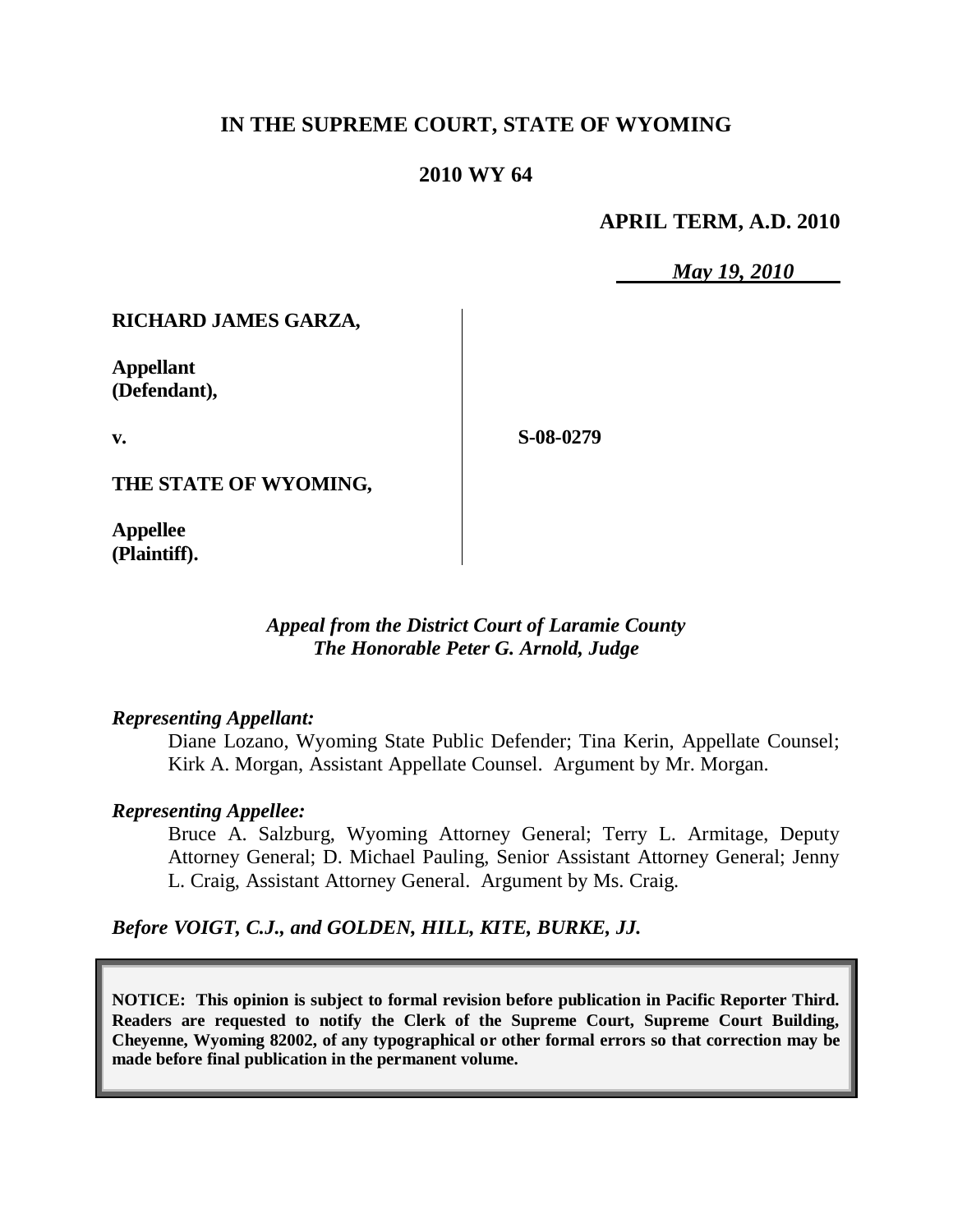**GOLDEN**, Justice.

[¶1] Appellant Richard James Garza appeals from the Judgment and Sentence convicting him of two counts of second degree sexual assault and imposing a combined prison sentence of twenty-one to twenty-seven years. Garza contends the district court erred at trial in admitting certain evidence and in instructing the jury, relied on improper factors in sentencing him, and erred in denying his motion for a new trial. We affirm.

## **ISSUES**

[¶2] Garza offers these issues for our consideration:

I. Did the [district] court abuse its discretion when it allowed into evidence telephone recordings when said recordings were not proper impeachment material, and were not otherwise relevant?

II. Did the district court abuse its discretion when it denied Appellant"s motion for a new trial based on unsupported assumptions not in the record?

III. Did the district court err when it used factors which were neither found by the jury, nor allowed to be addressed by Appellant against him at his sentencing?

IV. Did the district court"s instruction to the jury that corroboration of a victim"s testimony is not necessary to obtain a conviction for sexual assault, confuse or mislead the jury or place improper emphasis on the victim's testimony?

## **FACTS**

[¶3] The underlying facts of Garza"s crimes are not of any special significance to the issues raised in this appeal, and we will not recite them in detail. It suffices to note that, on June 19, 2007, MG notified the Cheyenne Police Department that her nine-year-old daughter, JM, had been sexually assaulted by Garza. Subsequent interviews of JM indicated Garza had sexually abused her over a period of years – starting when she was about four or five years old – and that the abuse included vaginal and anal penetration, as well as oral sex. A sexual assault examination conducted on June 19 revealed a notch, or healed tear, on JM"s hymen and a tender, red area inside the labia.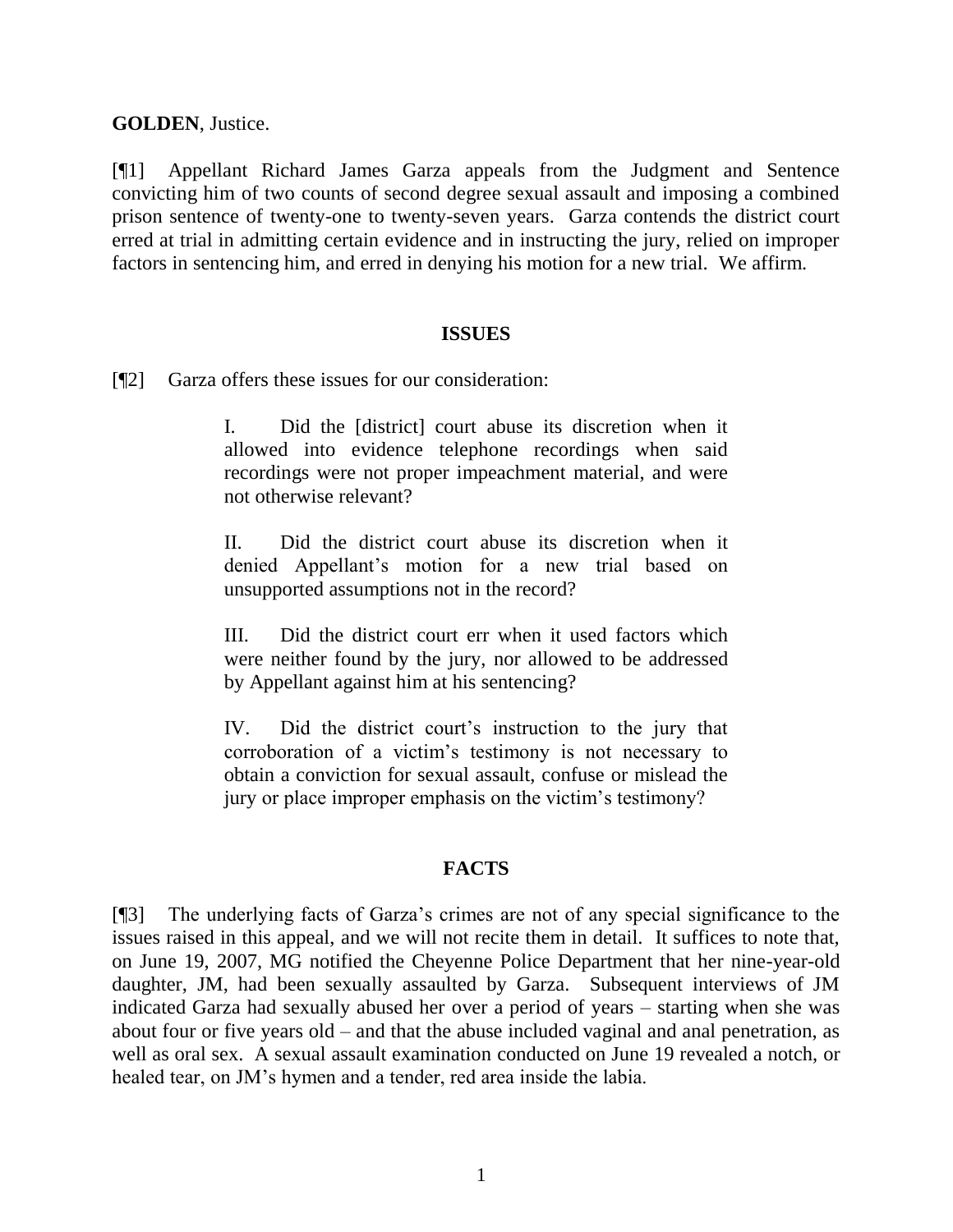[¶4] The State ultimately charged Garza with four counts of second degree sexual assault under Wyo. Stat. Ann.  $\S$  6-2-303(a)(v) (Lexis 2005), and one count of third degree sexual assault under Wyo. Stat. Ann. § 6-2-304(a)(ii) (LexisNexis 2005).<sup>1</sup> In May 2008, a jury found Garza guilty on two counts of second degree sexual assault and acquitted him on the remaining charges. Garza filed a motion for new trial in September 2008 on the ground that JM had recanted her allegations of sexual abuse. After a hearing, the district court denied the motion. The district court later sentenced Garza to consecutive terms of imprisonment of eleven to fifteen years on one count and ten to twelve years on the other count. Additional facts will be set forth as necessary in our discussion of Garza"s appellate issues.

#### **DISCUSSION**

*Admission of Tape Recordings*

 $\overline{a}$ 

§ 6-2-303. Sexual assault in the second degree.

(a) Any actor who inflicts sexual intrusion on a victim commits sexual assault in the second degree if, under circumstances not constituting sexual assault in the first degree:

\* \* \* \* (v) At the time of the commission of the act the victim is less than twelve (12) years of age and the actor is at least four (4) years older than the victim[.]

§ 6-2-304. Sexual assault in the third degree.

(a) An actor commits sexual assault in the third degree if, under circumstances not constituting sexual assault in the first or second degree:

> \* \* \* \* (ii) The actor is an adult and subjects a victim under the age of fourteen (14) years to sexual contact without inflicting sexual intrusion on the victim and without causing serious bodily injury to the victim[.]

The statutes were repealed on July 1, 2007, by 2007 Wyo. Sess. Laws ch. 159, § 3. Similar provisions are now contained in § 6-2-314 (LexisNexis 2009) and § 6-2-315 (LexisNexis 2009), respectively.

 $<sup>1</sup>$  At the time of the offenses, the statutes provided:</sup>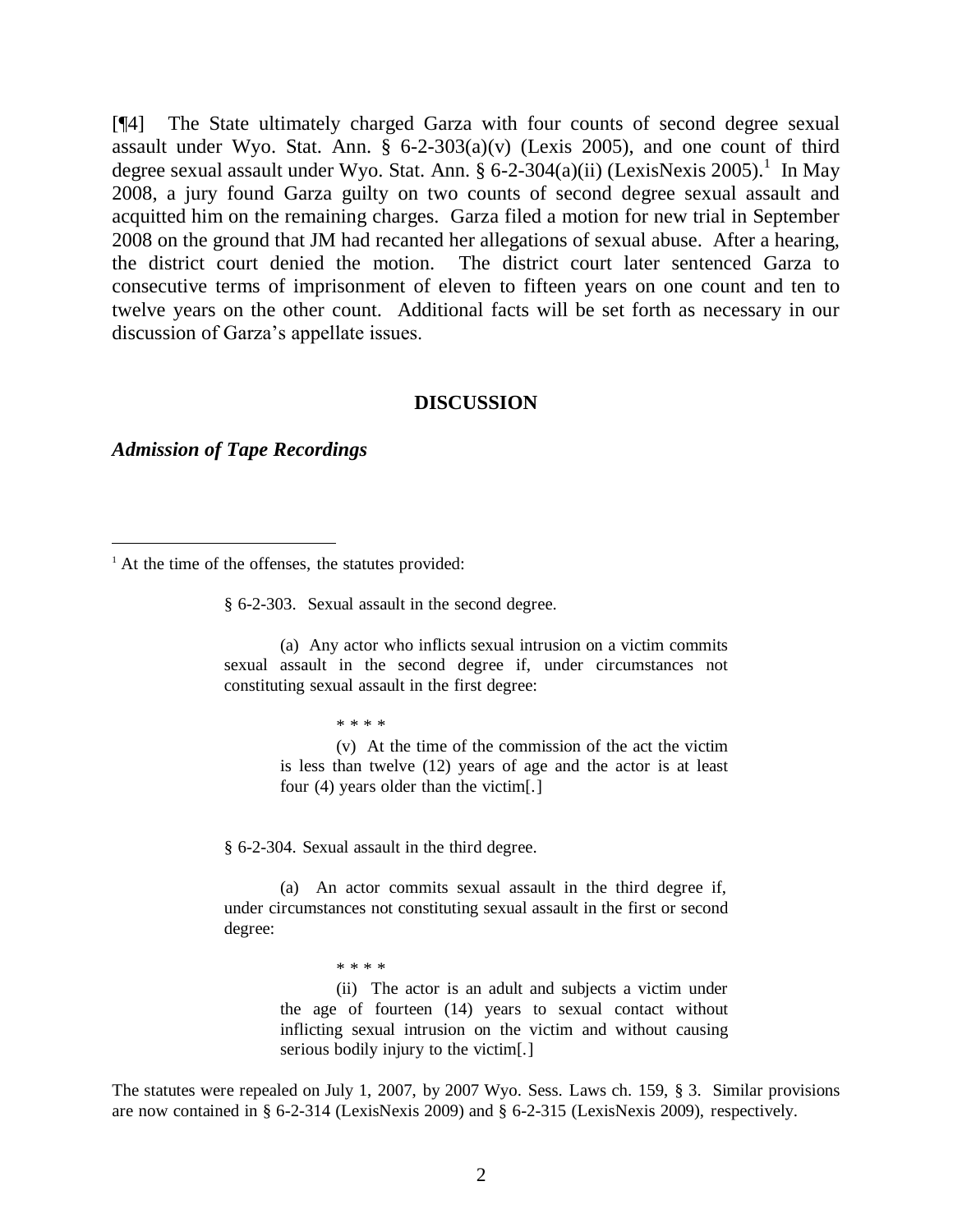[¶5] At trial, Garza"s girlfriend, KV, was called by the State in its case-in-chief to testify regarding her recollection of the events on June 17, 2007, the last day JM alleged Garza had assaulted her. Immediately before KV testified, the prosecutor, defense counsel, and the district court discussed the use of certain tape recorded conversations between Garza and KV which occurred while Garza was incarcerated in the Laramie County Detention Center awaiting trial in this case. The prosecutor indicated she would use the recordings for impeachment, pursuant to W.R.E. 613 and 801(d), only if KV denied making certain statements.

[¶6] During KV"s testimony, the prosecutor attempted to use the recordings, and defense counsel objected. Defense counsel argued that the prosecutor was impermissibly using the recordings in an attempt to introduce statements made by Garza to KV as substantive evidence in the State's case rather than for the stated purpose of impeaching KV with her prior statements. Defense counsel further maintained that Garza"s statements to KV were inadmissible hearsay and irrelevant to the issues at trial. The district court ultimately determined that the tape recordings, which indicated an attempt by Garza to influence the testimony of prospective witnesses, were admissible under W.R.E.  $801(d)(2)(A)$  as admissions of a party opponent.<sup>2</sup> The district court specifically found Garza"s statements to be relevant because they tended to show "indicia of guilt." The district court also found that the recordings were relevant and admissible insofar as they could impeach KV"s testimony.

[¶7] Garza asserts reversible error in the admission of the tape recordings. He essentially argues, in a nonsensical and confusing manner, that the recordings were improper impeachment material and otherwise irrelevant, inadmissible evidence. In reviewing the propriety of the district court's evidentiary ruling, we are guided by the following principles:

> Evidentiary rulings are within the sound discretion of the trial court and include determinations of the adequacy of foundation and relevancy, competency, materiality, and remoteness of the evidence. This Court will generally accede to the trial court"s determination of the admissibility of evidence unless that court clearly abused its discretion. We have described the standard of an abuse of discretion as reaching the question of the reasonableness of the trial court's choice. Judicial discretion is a composite of many things, among which are conclusions drawn from objective criteria; it means exercising sound judgment with regard to what is right under the circumstances and without doing so arbitrarily or

 $\overline{a}$ 

<sup>&</sup>lt;sup>2</sup> W.R.E. 801(d)(2)(A), "Admission by Party-Opponent," provides that a statement is not hearsay if the statement is offered against a party and is his own statement.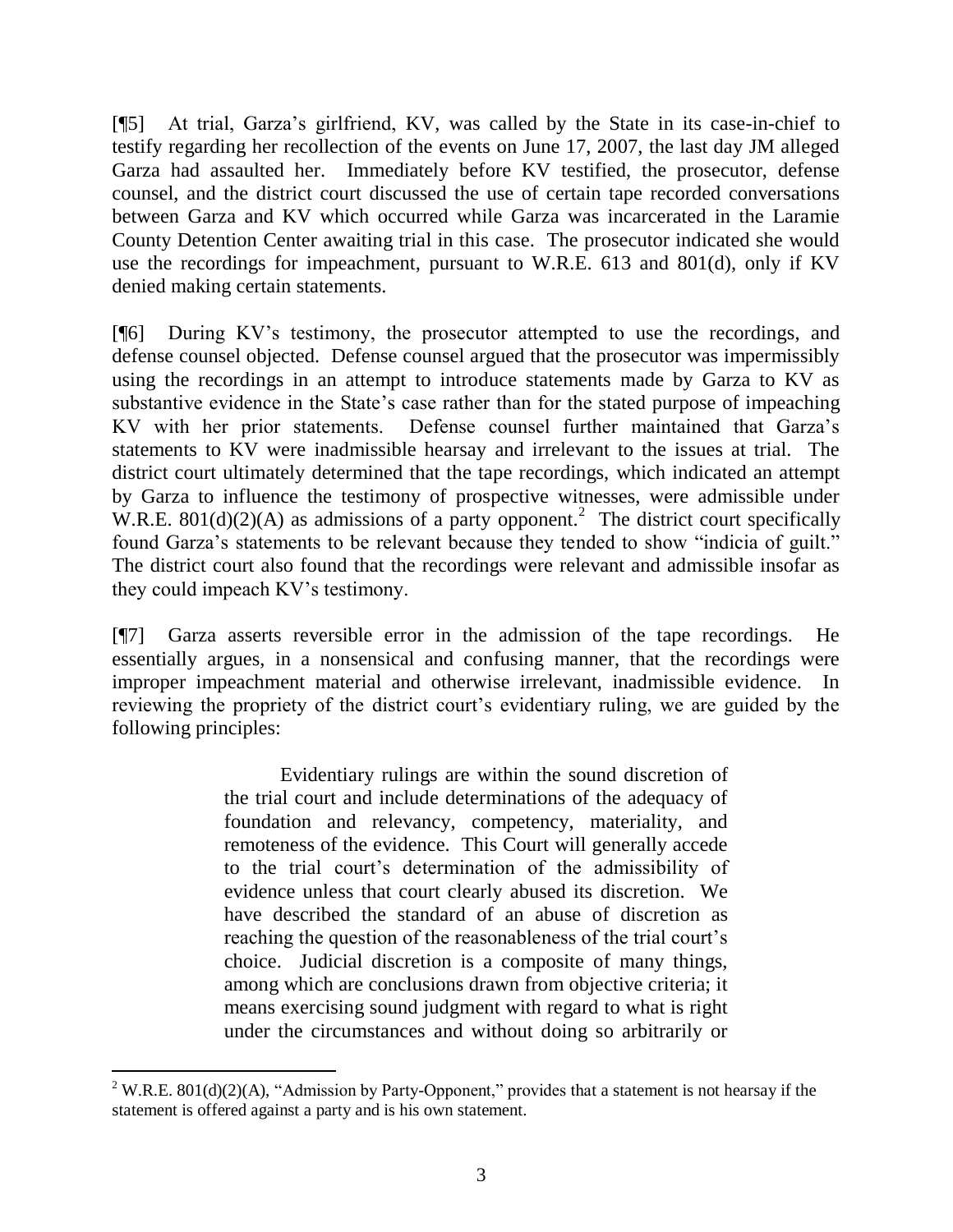capriciously. In the absence of an abuse of discretion, we will not disturb the trial court's determination. The burden is on the defendant to establish such an abuse.

*Brown v. State*, 2005 WY 37, ¶ 12, 109 P.3d 52, 56 (Wyo. 2005) (quotation marks and internal citations omitted); *see also Farmer v. State*, 2005 WY 162, ¶ 8, 124 P.3d 699, 703 (Wyo. 2005); *Holloman v. State*, 2005 WY 25, ¶ 10, 106 P.3d 879, 883 (Wyo. 2005).

[¶8] We need not address the impeachment value of the tape recordings because we agree with the district court's ruling that they were admissible as statements by a party opponent under W.R.E.  $801(d)(2)(A)$ . We also agree with the district court that the recordings were relevant because they showed indicia of guilt. *See Mazurek v. State*, 10 P.3d 531, 543 (Wyo. 2000); 2 *McCormick on Evidence* § 265 ( $6^{\text{th}}$  ed. 2006). "We have followed the principle that evidence of an attempt to fabricate evidence is particularly harmful to a defendant since it is an incriminating circumstance inconsistent with innocence and tends to show consciousness of guilt." *Miller v. State*, 830 P.2d 419, 427 (Wyo. 1992). Accordingly, we find no abuse of discretion in the district court"s admission of the challenged evidence.

# *Motion for New Trial*

 $\overline{a}$ 

[¶9] Approximately four months after his trial, Garza filed a motion for a new trial based on newly discovered evidence. The motion was premised on a letter purportedly written by JM in which she recanted her allegations of sexual abuse. The letter stated in relevant part: $3<sup>3</sup>$ 

to whom it may concern:

IN RE: of Richard Garza

Please let my Dad get out Really Bad I miss him Dearly and plus I know he wants to get to smell the Roses and so he can see his KIDS and also I want to say I"M SORRY he Did Not Rape Me.

Garza indicated in his motion that "JM is willing to testify to this letter at [a] hearing," and requested that the matter be set for hearing. As requested, the district court held a hearing on Garza"s motion on September 15, 2008. At that hearing, Garza relied

 $3$  We have chosen to recite the letter as written without making any grammatical, punctuation, or other corrections.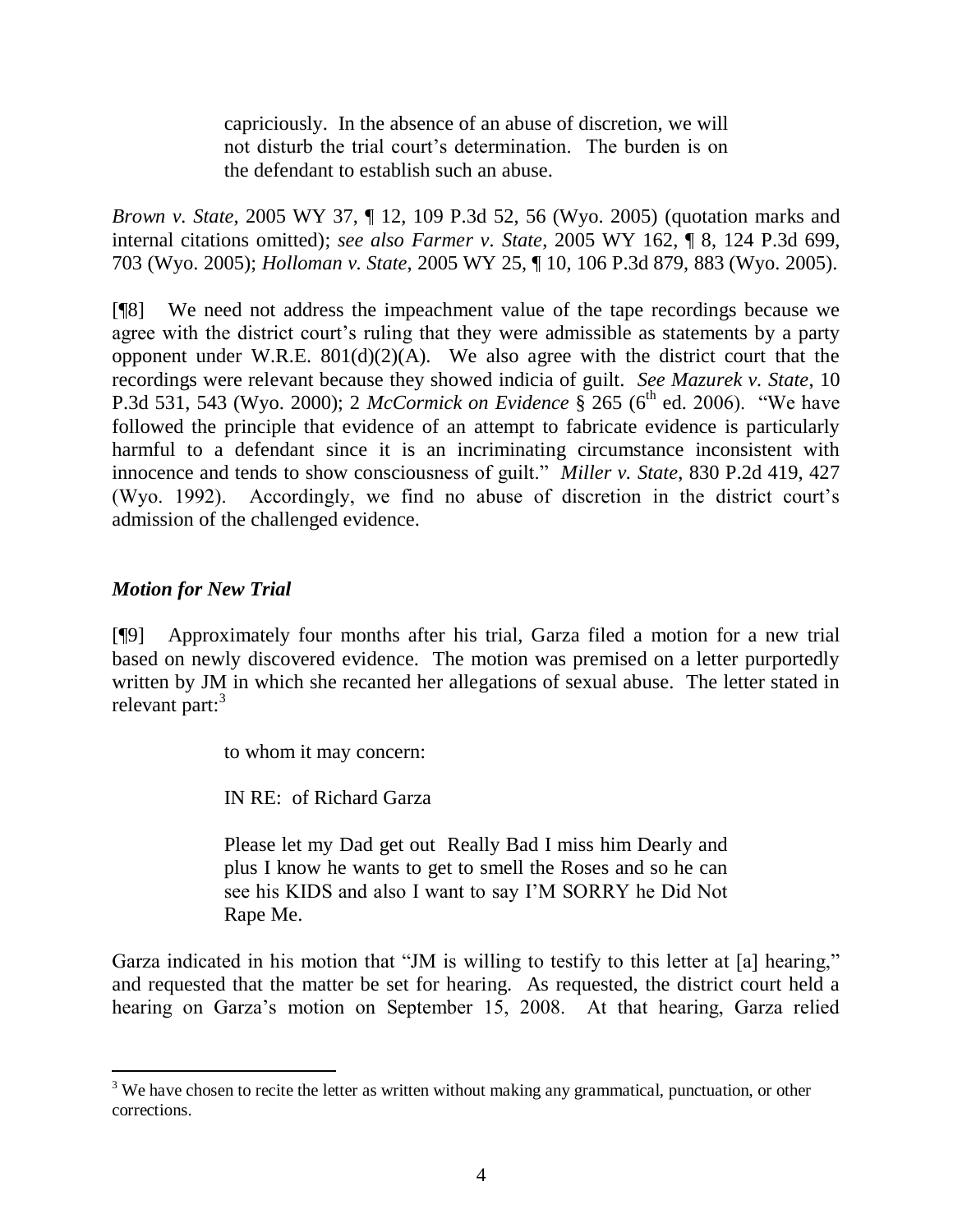exclusively on the recantation letter and did not present any testimony or other evidence in support of his motion. The district court denied Garza"s motion for new trial, stating:

> I have reviewed the motion. I have reviewed with great care the letter that is presumably signed by the victim. I have reviewed the case of *Brown v. State*, [816 P.2d 818 (Wyo. 1991),] and in that [case the] supreme court says "Recanted testimony is viewed with the upmost [sic] suspicion."

> In reviewing the letter the format of it by itself arouses suspicion in my mind. It starts out "To Whom It May Concern," colon. I know of no ten-year-old little girl who would write a letter addressed "To Whom It May Concern."

> It goes on to say "In regard Richard Garza," colon. I know of no ten-year-old children who would wite [sic] a letter in that format.

> I have great recollection of the victim sitting in this witness stand over here and testifying to what in my mind was absolute clarity of the details of these allegations and of these charges.

> I also have recollection of, and I reviewed my trial notes in preparing for this hearing, the testimony of [JM"s cousin], MG, and [KV]; [KV] being a defense witness essentially, and her testimony was incredible. It was clear to me that Mr. Garza and [KV] conspired to arrange for inaccurate information to be presented to the jury in court.

\* \* \* \*

 $\overline{a}$ 

I have also reviewed my notes regarding the testimony of the SANE<sup>[4]</sup> nurse. I recall the photographs which demonstrated to my satisfaction and apparently to the jury"s satisfaction that there was recent sexual contact. Certainly the SANE nurse did not know who was responsible for that contact.

<sup>&</sup>lt;sup>4</sup> "SANE" is an acronym for "sexual assault nurse examiner."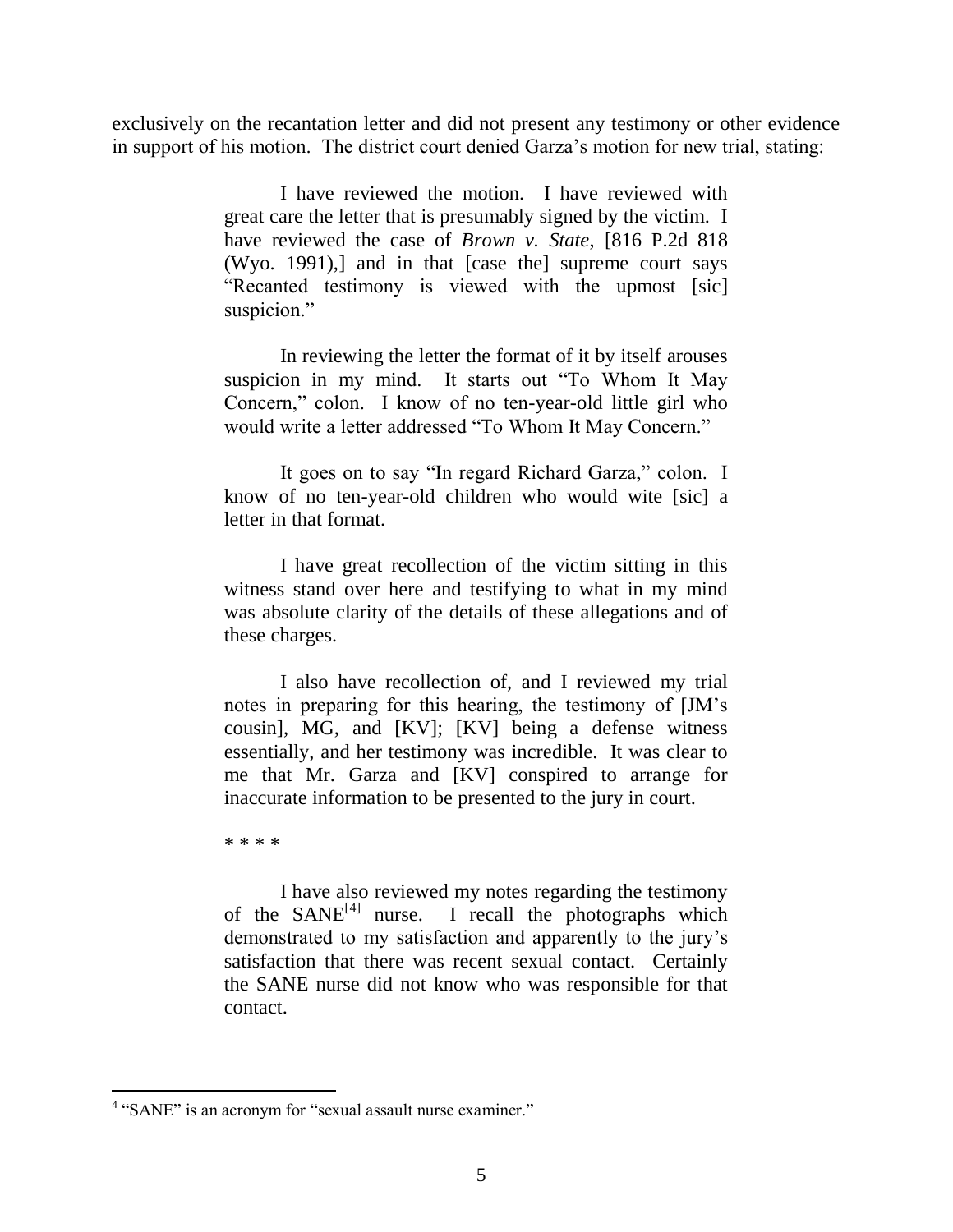The testimony of [JM"s cousin], the testimony of the SANE nurse corroborated in my mind the testimony of the victim, that coupled with my instinctive doubt of the veracity of the information contained in this handwritten letter leads me to believe that it is not appropriate to grant a motion for a new trial.

[¶10] On appeal, Garza takes issue with the district court's denial of his motion for a new trial. Garza"s contention of error questions a discretionary decision of the district court. *Morganflash v. State*, 2003 WY 120, ¶ 11, 76 P.3d 830, 835 (Wyo. 2003); *Griswold v. State*, 2001 WY 14, ¶ 7, 17 P.3d 728, 731 (Wyo. 2001) (the decision to grant or deny a motion for new trial is within the sound discretion of the trial court). We will not disturb the district court's decision absent a finding of an abuse of discretion. *Id*. In determining whether an abuse of discretion occurred, our focus is on the reasonableness of the district court's choice in light of the facts and circumstances. *Id.*; *Baumgartner v. State*, 7 P.3d 912, 915 (Wyo. 2000).

[¶11] We have said that a motion for a new trial based on newly discovered evidence is not favored and should be viewed with caution. *Griswold*, ¶ 8, 17 P.3d at 731. With respect to a new trial motion based on recanted testimony, we have also said:

> We see no reason for deviating from the basic rule for evaluating district court decisions on motions for new trial. *Opie v. State,* 422 P.2d [84] at 85 [(Wyo. 1967)]. However, we will enlarge on that general rule somewhat to provide additional guidance in cases, such as this, which involve recanted testimony. To that purpose, we agree with the Supreme Court of Montana that granting a person of questionable credibility and motive carte blanche to overturn the determination of a jury operating within the bounds of our constitutional protections is not conducive to the sound administration of justice. *State v. Perry,* 232 Mont. 455, 758 P.2d 268, 275 (1988). Therefore, we adopt the following rule espoused by that court, as well as several others:

> > In light of the inherent suspicion surrounding recanted testimony and the public interest in swift and sure justice, we believe the better reasoned approach to be that adopted by the Supreme Court of Kansas:

> > "When a new trial is sought on the basis of recanting testimony of a prosecution witness, the weight to be given such testimony is for the trial judge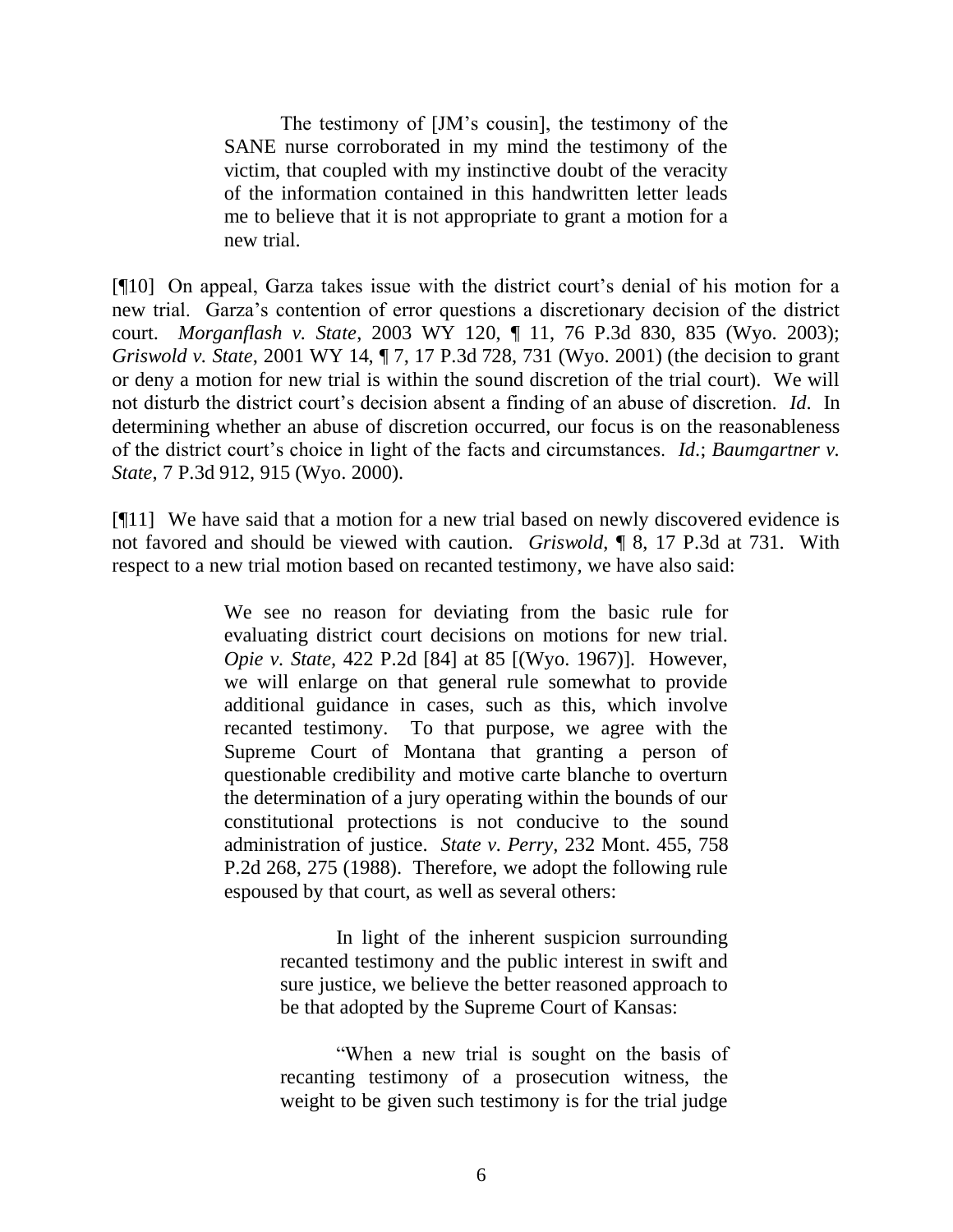passing on the motion for a new trial to determine. The trial judge is required to grant a new trial only when he [or she] is satisfied the recantation of the witness is true." . . . *Id.* 758 P.2d at 275; (quoting *State v. Norman,* 232 Kan. 102, 652 P.2d 683, 689 (1982)). *See also Thacker v. Commonwealth,* 453 S.W.2d 566, 568 (Ky. 1970).

*Brown v. State,* 816 P.2d 818, 822 (Wyo. 1991)). Recanted testimony

> should be viewed with the utmost suspicion, *Sims v. State,* Wyo. 1972, 495 P.2d 256, and when a motion for a new trial, based upon recantation, is denied by the trial court, this court will ordinarily be bound by that decision. *Espy v. State,* 1939, 54 Wyo. 291, 92 P.2d 549, 559. In *Flaim v. State,* Wyo. 1971, 488 P.2d 153, this court quoted the following language which is most appropriate to this case: ""There is no form of proof so unreliable as recanting testimony. \* \* \* Those experienced in the administration of the criminal law know well its untrustworthy character."" 488 P.2d at 155.

*Jones v. State*, 568 P.2d 837, 854 (Wyo. 1977).

*Davis v. State*, 2005 WY 93, ¶ 45, 117 P.3d 454, 471 (Wyo. 2005).

[¶12] Considering the applicable standard of review in light of the record before us, we cannot conclude an abuse of discretion occurred in this instance. The district court judge had been involved with this case from its inception. He presided over the trial and was well acquainted with the evidence presented, including the detailed testimony of the victim. Based on his familiarity with the case, the district court judge was in the best position to determine the credibility of the recanting evidence. From our vantage point, and given the very specific reasons as to why he found the letter not to be credible, we are convinced the district court judge exercised sound discretion in denying Garza"s motion for a new trial.

[¶13] Garza, however, maintains the district court should have held an evidentiary hearing regarding the authentic nature of the newly discovered evidence before ruling on his motion instead of summarily disposing of the credibility of the letter. We reject Garza"s argument for two reasons. First, it is devoid of any pertinent legal support.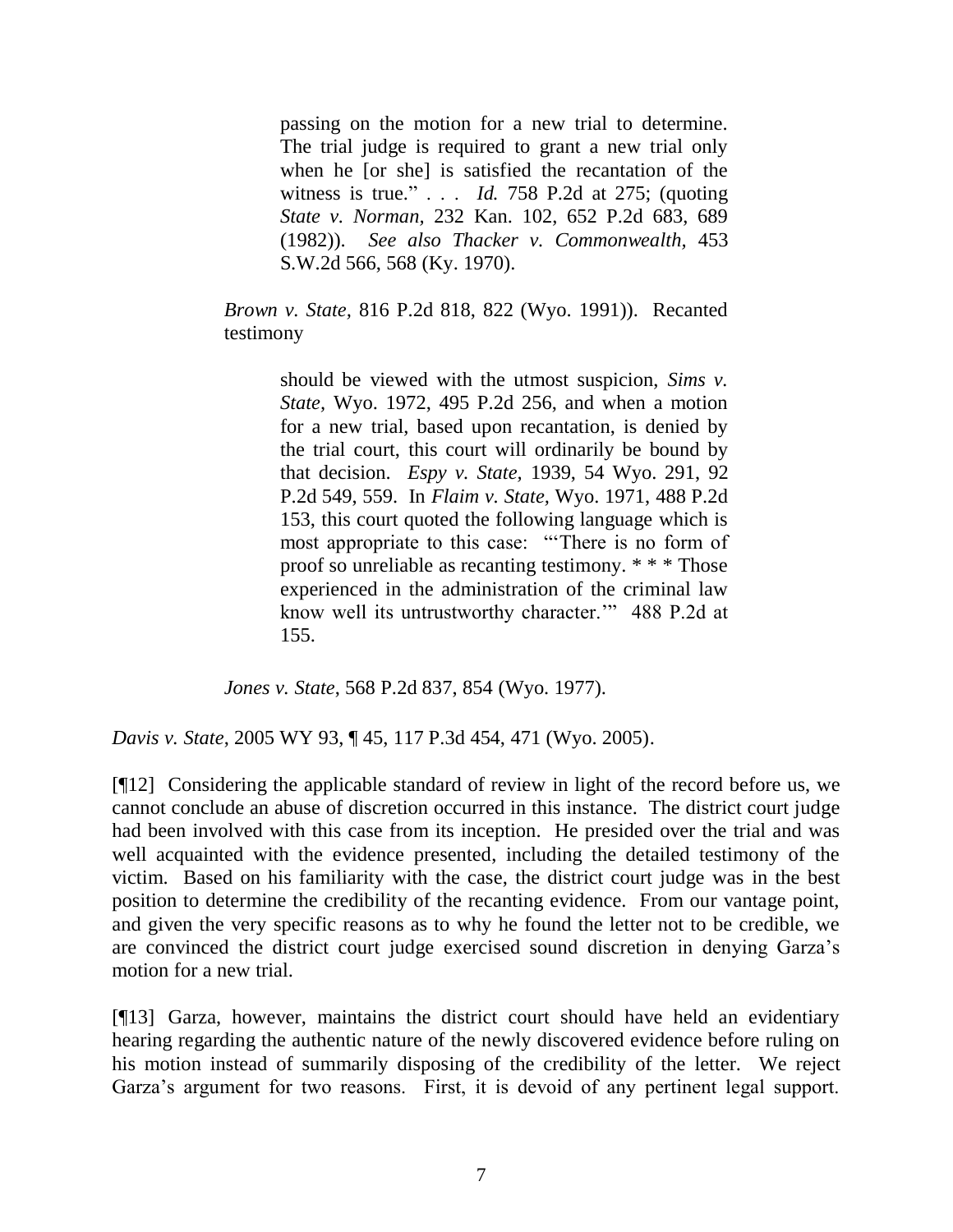Second, we find it to be nothing more than an attempt by Garza to shift the blame to the district court for his failure to establish an entitlement to a new trial. As already noted, the district court afforded Garza an evidentiary hearing and an opportunity to establish the validity of the victim"s alleged recantation. For whatever reasons, Garza chose to simply rely on the recantation letter and did not present any evidence corroborating or attesting to its truthfulness. In light of these facts, we decline to provide Garza any relief.

## *Sentencing*

[¶14] Sentencing decisions are within the broad discretion of the sentencing court. *DeLoge v. State*, 2002 WY 155, ¶ 9, 55 P.3d 1233, 1237 (Wyo. 2002). We will not disturb a sentence because of sentencing procedures "absent a showing by the defendant of an abuse of discretion, procedural conduct prejudicial to him, and circumstances that manifest inherent unfairness and injustice, or conduct that offends the public sense of fair play." *Id*., ¶ 9, 55 P.3d at 1237-38. An error warrants reversal only if it is prejudicial and affects an appellant"s substantial rights. *Roeschlein v. State*, 2007 WY 156, ¶ 17, 168 P.3d 468, 473 (Wyo. 2007). The burden of establishing that the error was prejudicial rests with the appellant. *Id*.

[¶15] Garza maintains the district court abused its discretion and violated his due process rights when it sentenced him. According to Garza, the district court impermissibly imposed harsher sentences based on its belief that he was responsible, through coercion or other means, for the victim"s recantation letter, a fact which was not found by the jury as required by *Apprendi v. New Jersey*, 530 U.S. 466, 120 S.Ct. 2348, 147 L.Ed.2d 435 (2000), and *Blakely v. Washington*, 542 U.S. 296, 124 S.Ct. 2531, 159 L.Ed.2d 403 (2004), and which he did not have an opportunity to admit or deny. At the center of Garza"s complaint are the following comments of the district court:

> What makes this case worse, I think, than the cases that [the prosecutor] talked about is you convinced other people that you didn"t do this. You may have convinced yourself that you didn"t do this or more tragically you may have convinced the victim that you didn't do this. That in my mind amounts to a third rape of that person.

> I don"t know you well enough to know what your psychiatric or psychological conditions are, but when you set out to convince other people that you didn"t do these things, you raped her all over again. You raped her again when you got her, or you had somebody you align with, got her to sign that letter. You raped her again.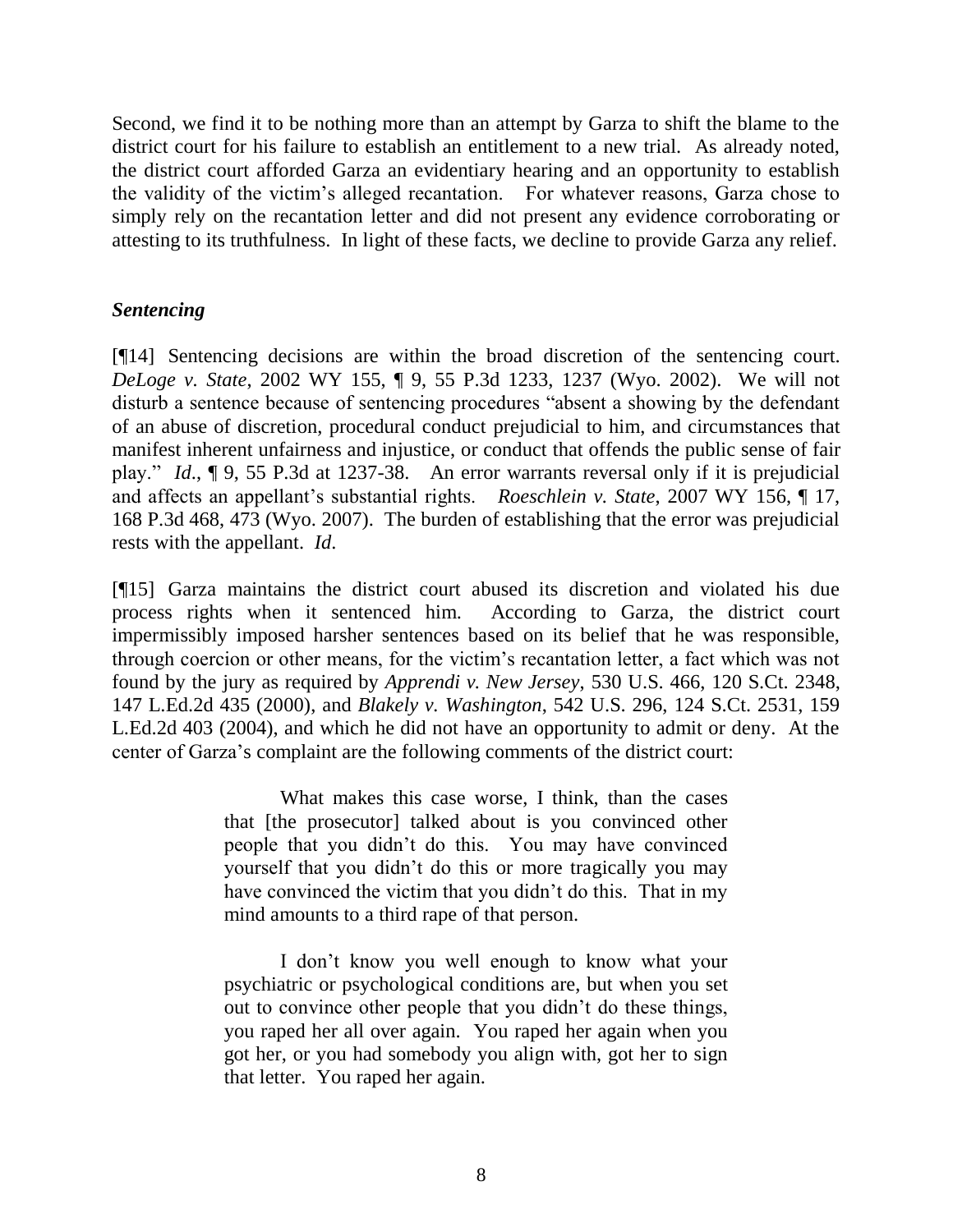[¶16] Although we are concerned with the tenor of these statements, there is no indication the district court's sentiments influenced its sentencing decision. Viewing the district court's remarks at sentencing as a whole, and in proper context, it is apparent the district court's sentencing decision was based on its consideration of Garza's criminal conduct, the facts and circumstances surrounding the criminal offenses, and the information that had been brought to its attention during the criminal proceedings, including the victim"s testimony and the other evidence adduced at trial. While Garza may not like his sentences, there is simply no basis from which to conclude the district court's suspicions concerning the recantation letter resulted in a harsher sentence than would have otherwise been imposed.

[¶17] Further, we find no merit in Garza"s contention that the tenets of *Apprendi* and *Blakely* were transgressed in this instance. Those cases involved the determination of facts that resulted in an enhancement of a criminal penalty beyond the prescribed statutory maximum. Here, each act of second degree sexual assault for which Garza was convicted and sentenced carried a minimum sentence of five years and a maximum sentence of life imprisonment. Wyo. Stat. Ann. § 6-2-306(c)(i) (LexisNexis 2005). The eleven-to-fifteen-year and ten-to-twelve-year prison sentences imposed by the district court were well within the prescribed statutory range. *Apprendi* and *Blakely* simply do not apply to the circumstances of this case.

[¶18] In sum, Garza has not demonstrated that prejudicial error occurred at sentencing or that the district court abused its discretion in sentencing him. We therefore affirm the sentences imposed by the district court.

## *Jury Instruction*

[¶19] Garza asserts the district court erred in instructing the jury. When reviewing claims involving jury instructions, we apply the following the standard:

> A trial court is given wide latitude in instructing the jury and, as long as the instructions correctly state the law and the entire charge covers the relevant issues, reversible error will not be found. Instructions must be considered as a whole, and individual instructions, or parts of them, should not be singled out and considered in isolation. Prejudice will be determined to exist only where an appellant demonstrates that the instruction given confused or misled the jury with respect to the proper principles of law.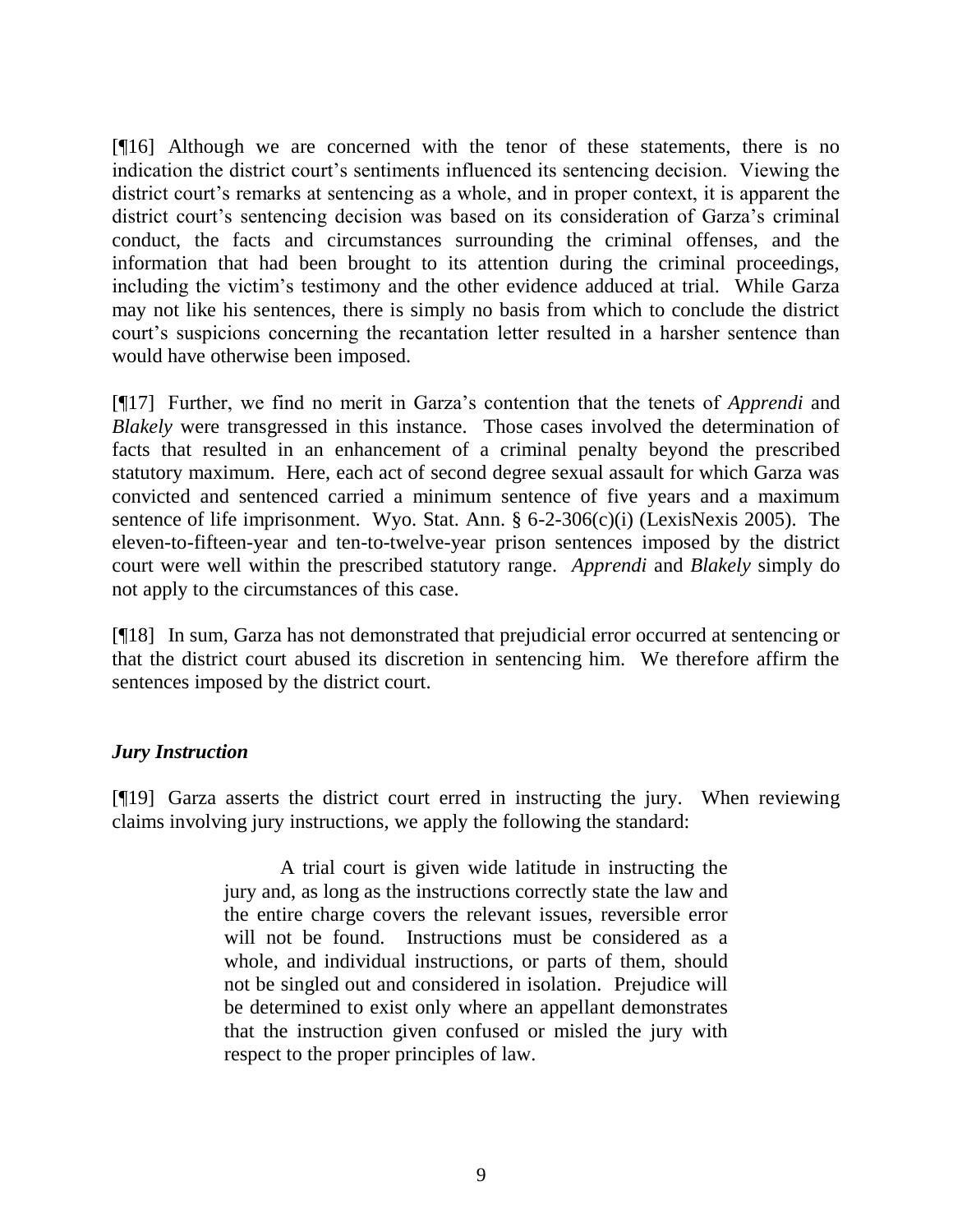*Luedtke v. State*, 2005 WY 98, ¶ 28, 117 P.3d 1227, 1232 (Wyo. 2005) (internal citations omitted).

[¶20] Garza specifically condemns the district court's decision to give, over his objection, Instruction No. 17, which states: "Corroboration of a victim"s testimony is not necessary to obtain a conviction for sexual assault." Garza concedes the instruction constitutes a correct statement of law, as it mirrors the language of Wyo. Stat. Ann. § 6-2- 311 (LexisNexis 2009). His complaint is that the instruction placed improper emphasis on the victim"s testimony and served only to confuse and mislead the jury as to its responsibility in assessing the evidence and his guilt or innocence on the charged offenses.

[¶21] We agree with Garza that the giving of this instruction was improper. In *Story v. State*, 721 P.2d 1020, 1044-46 (1986), we disapproved of a similar instruction, reasoning that an instruction highlighting or denigrating a victim"s testimony has the potential to mislead the jury. We advised trial courts that such an instruction should not be given.

[¶22] However, we find that the giving of the instruction amounted to harmless error under the circumstances in this case. First, the record reveals that the testimony of the victim was corroborated by other evidence. Although JM was the only witness to testify about the actual incidents of assault, her testimony was corroborated to an extent by the testimony of the SANE nurse who performed the sexual assault examination. The SANE nurse testified that she observed, among other things, a notch, or healed tear, on JM"s hymen and a "very tender red area that was on the inside part of the labia," which she opined was caused by "blunt force trauma." In addition, JM"s cousin testified about his conversations with JM and JM"s demeanor shortly after the last alleged assault. Since there was some corroboration of the victim"s testimony, the challenged instruction, in essence, pertained to a moot point.

[¶23] Further, the district court expressly instructed the jury that it must reach a verdict on the charged crimes beyond a reasonable doubt after examining all the evidence produced at trial. The district court also instructed the jurors: (1) they were the sole judges of the credibility of the witnesses and of what weight is to be given to the witnesses' testimony; (2) they should consider the testimony of any witness in light of all the evidence and any other factors bearing on believability and weight; and (3) they were to consider the instructions as a whole and should not place undue emphasis on any particular instruction or part thereof. Viewing the district court's instructions as a whole, and presuming as we must that the jury followed the instructions, *see Conine v. State*, 2008 WY 146, ¶ 19, 197 P.3d 156, 163 (Wyo. 2008), we do not believe the jury was confused or misled by Instruction 17 as to its duty with respect to the trial evidence and its assessment of Garza"s criminal culpability. This is readily apparent by the fact the jury acquitted Garza on three of the five charged crimes.